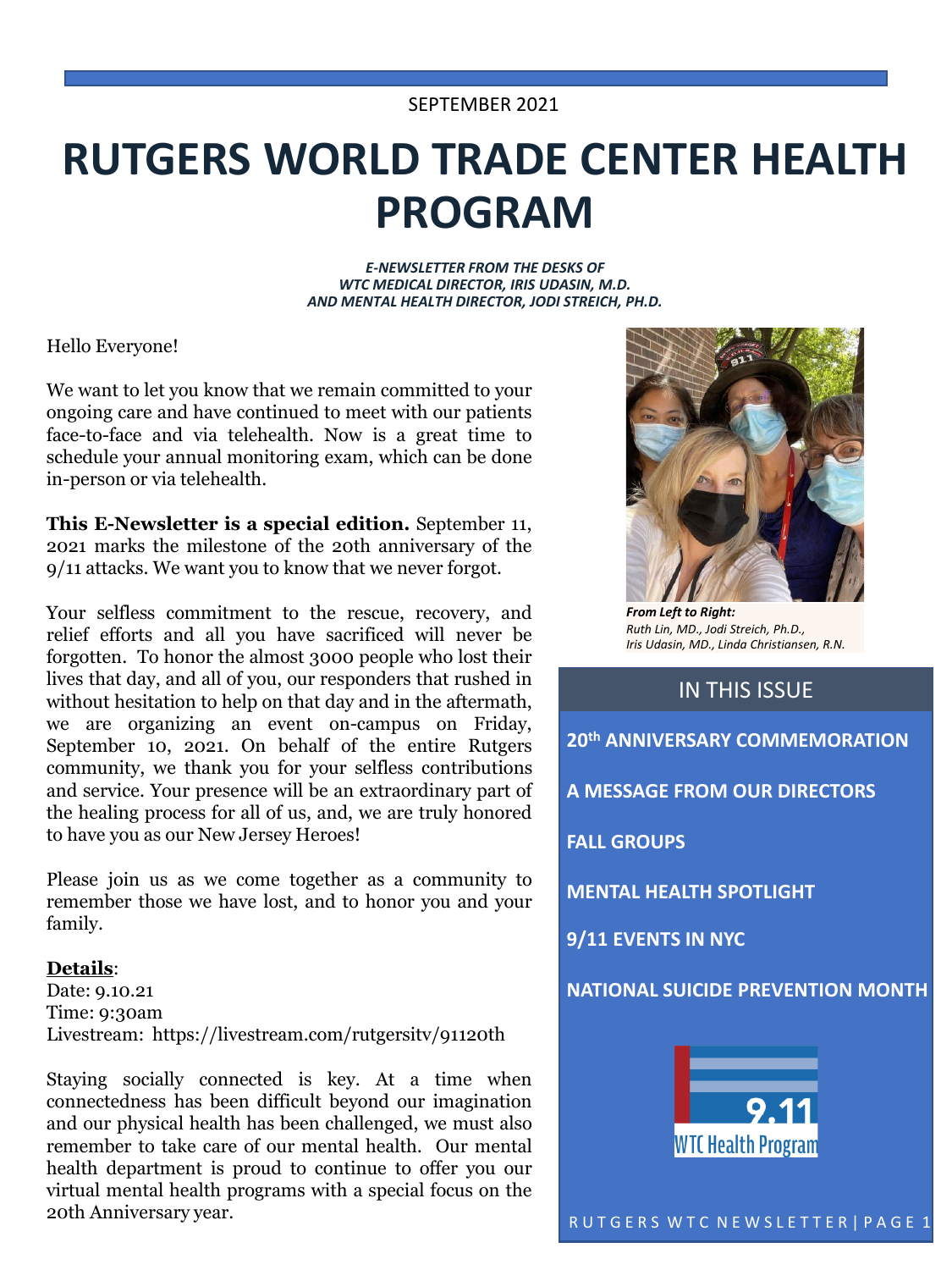*PLEASE JOIN US!*



# **September 10, 2021**

20<sup>th</sup> Anniversary Commemoration Rutgers President's Tent College Avenue, New Brunswick 9:30 AM

**JTGERS** 

Environmental and Occupational<br>Health Sciences Institute | EOHSI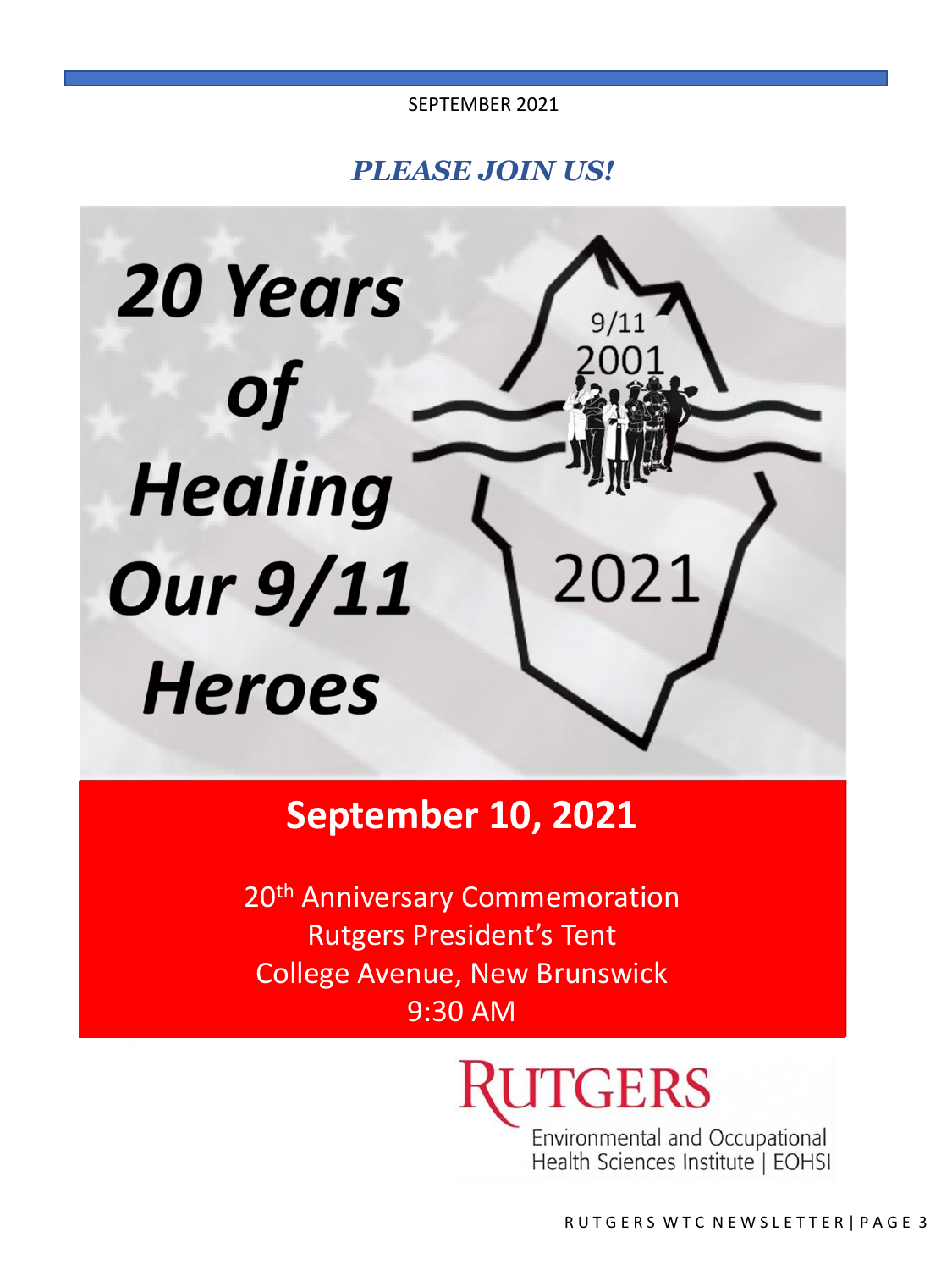# *MENTAL HEALTH: IT IMPACTS EVERYONE*

We all have mental health, so we need to take care of our minds as we do our bodies. Many of us seek a medical professional's help when we experience pain in our body. However, an average of 6 to 8 years passes before many people reach out for help with a mental health challenge. Seeking treatment and support groups can promote healthy living – it is time to stop the stigma.

## *WHAT ARE THE SIGNS?*

Many of us have experienced these symptoms at some point in our lives:

| • Low mood               | • Lack of motivation                       |
|--------------------------|--------------------------------------------|
| • Anxiety                | • Poor sleep                               |
| • Increased irritability | $\blacksquare$ Avoiding others / isolating |

# *WTC HEALTH PROGRAM IS HERE TO HELP*

| <b>Annual Monitoring</b>                                                                        | <b>Individual Therapy</b>                                                         | <b>Groups</b>                                                                                                                                                            |
|-------------------------------------------------------------------------------------------------|-----------------------------------------------------------------------------------|--------------------------------------------------------------------------------------------------------------------------------------------------------------------------|
| We provide mental health<br>screening and monitoring<br>on an annual basis for our<br>patients. | Our highly trained team<br>offers the best care either<br>in person or virtually. | We offer a variety of<br>therapeutic and skills<br>based virtual groups. This<br>is a non-judgmental, safe<br>space where you can<br>receive support from your<br>peers. |

*Please reach out, we are here for you.*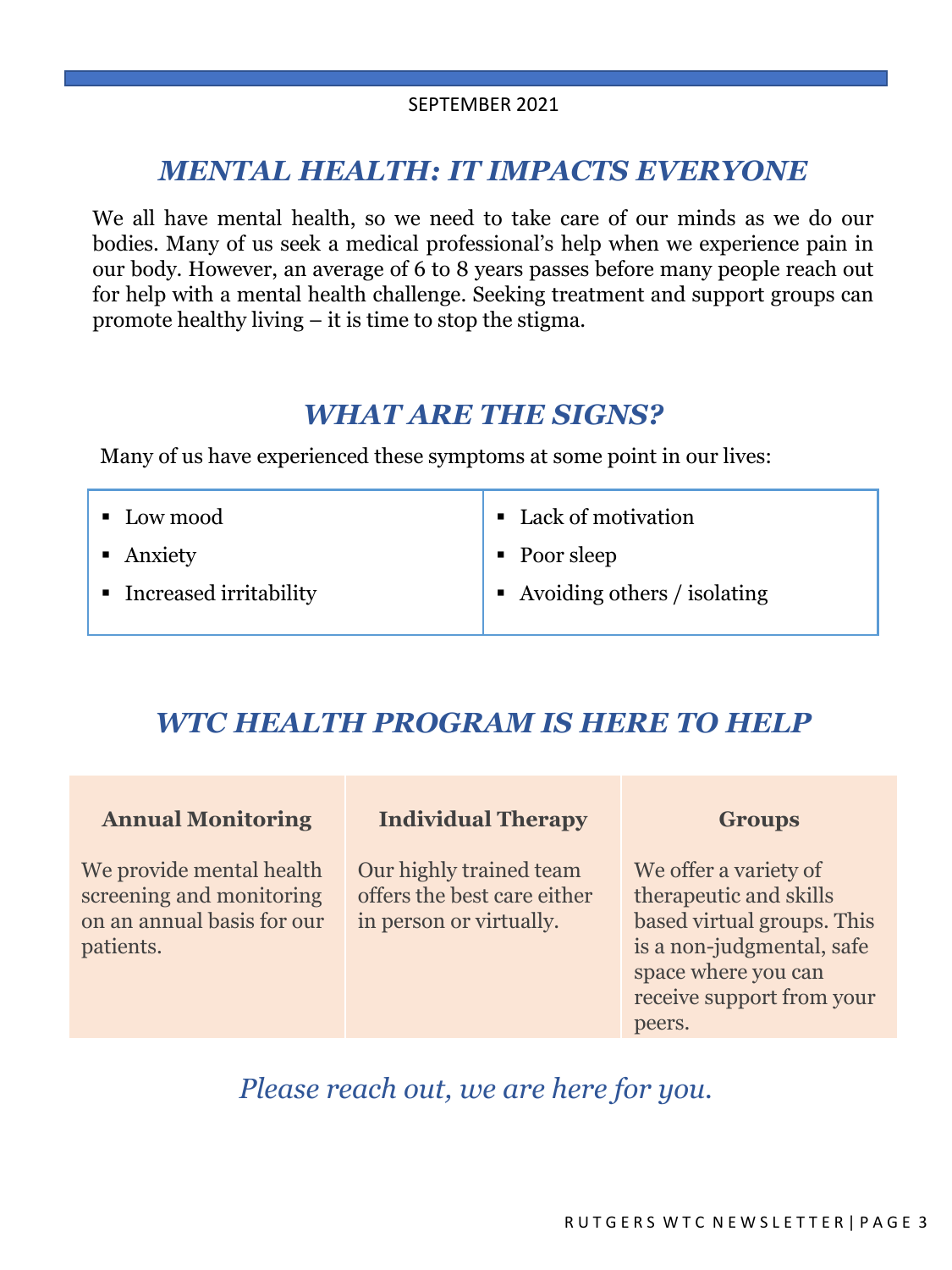# *2021 FALL VIRTUAL GROUPS!*

The WTC Mental Health team at Rutgers University will continue to offer a variety of virtual groups where you can connect, support one another, and learn new skills to promote well-being across a variety of life domains including - relationships, life transitions, physical health concerns, stress and mindfulness.



### **20 YEARS LATER: 9/11 SUPPORT GROUPS**

Individuals can collectively share their unique experiences with the support of their peers in a safe, therapeutic environment. These process groups will be held once a week.

### **WHO IS THIS FOR?**

Anyone who is interested in receiving additional support around the 20-year anniversary of 9.11. We have launched new groups and are offering four different times slots throughout the 20th anniversary year. This group is an OPEN group. New members will be welcome to join these groups all year long.

### **9/11-RELATED CANCER SUPPORT GROUP**

This group provides a safe, therapeutic setting, where first responders can process their experiences with cancer amongst peers who have undergone similar health issues. It is a peer support group led by trained facilitators with a focus on sharing coping strategies, relating personal experiences and processing life changes due to a cancer diagnosis. Group sessions are offered through a secure video platform, once a week for 75 mins.

### **WHO IS THIS FOR?**

Anyone who has been diagnosed with a 9/11-related cancer and is interested in receiving support around this diagnosis (even if you are in remission).

### **PEER SUPPORT GROUP**

This group aims to provide support around life changes related to transitions such as retirement and other personal changes. It is a peer support group led by trained facilitators with a focus on sharing coping strategies, relating personal experiences of grief and loss, and building a sense of community. Group sessions will be held through a secure video platform once a week for 60 minutes.



### **WHO IS THIS FOR?**

Anyone who is interested in receiving support around life changes, adjustment, and transitions.

**If you are interested in attending any of these groups, please email: wtchp-help@eohsi.rutgers.edu**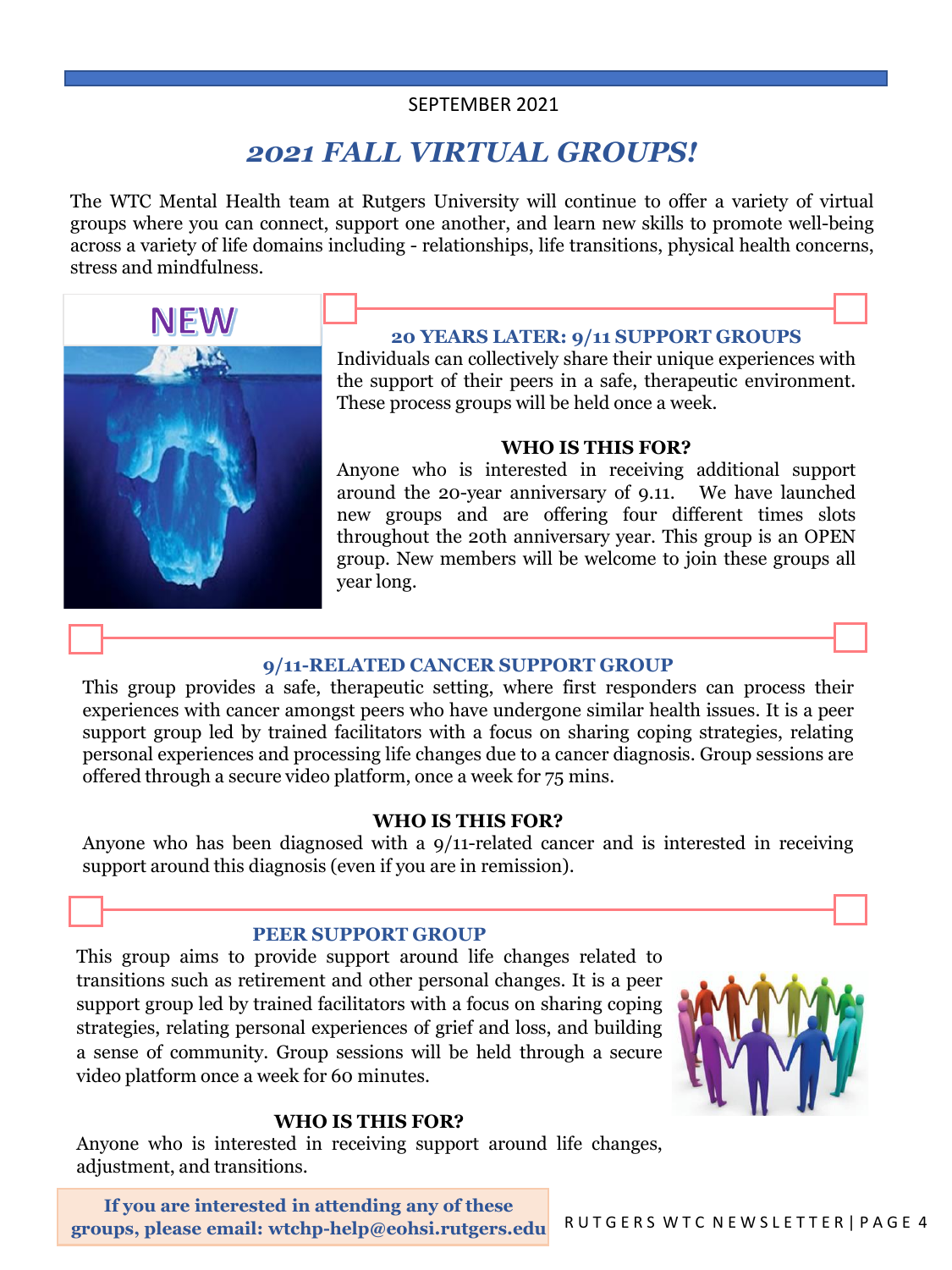### **PROJECT UPLIFT**



This is a program that teaches mental health skills along with mindfulness and meditation skills to help members cope with increased stress, anxiety, depression, or chronic health problems. You will learn information, practice activities, and engage in peer support. Group sessions will be held by phone, once a week for 60 minutes. This program runs for 8 consecutive weeks.

### **WHO IS THIS FOR?**

Anyone who is experiencing increased stress, anxiety, depression, or chronic health problems and is interested in learning new coping skills.

### **WOMEN'S SUPPORT GROUP**

This group is aimed at helping members increase resilience, confidence, empowerment and improving self-understanding through the power of interpersonal relationships. The goal is to create a vision to guide you and strengthen your sense of self, and, to develop effective coping strategies through open discussions and group feedback.

### **WHO IS THIS FOR?**  Female first responders.



### **HEALTH & WELLNESS GROUP**

This group focuses on enhancing overall well-being. Topics include managing stress, maintaining good physical health, improving communication skills, sleep hygiene, nutrition, social supports, and better understanding the mind/body connection. This group meets weekly for 90 minutes.



### **CHRONIC ILLNESS SUPPORT GROUP**

Whether you have been living with a chronic illness, or, this is the first time getting a diagnosis, it is always important to have a support system. In this chronic illness support group, our goals are to have you experience emotional healing through sharing your life experience and learning from others going through the same issues. This group will be led by two co-facilitators and will meet on a weekly basis for ten weeks.

### **WHO IS THIS FOR?**



Do you have a chronic illness? Are you looking for support and guidance for your chronic illness? Are you ready to explore your mental health that is related to your physical condition?

If you answered yes, this group is for you.

### **COUPLES' WORKSHOP**

The Couples Workshop will be led by two trained facilitators. It aims to provide skills and support for you and your partner and will focus on topics such as improving communication, managing stress and increasing fun and play! The workshop consists of 4 sessions, which will be offered through a secure video platform once a week for 2 hours. Both individuals must be willing to participate.

### **WHO IS THIS FOR?**

Anyone interested in forming and maintaining a better relationship with their partner!



**If you are interested in attending any of these groups, please email: wtchp-help@eohsi.rutgers.edu**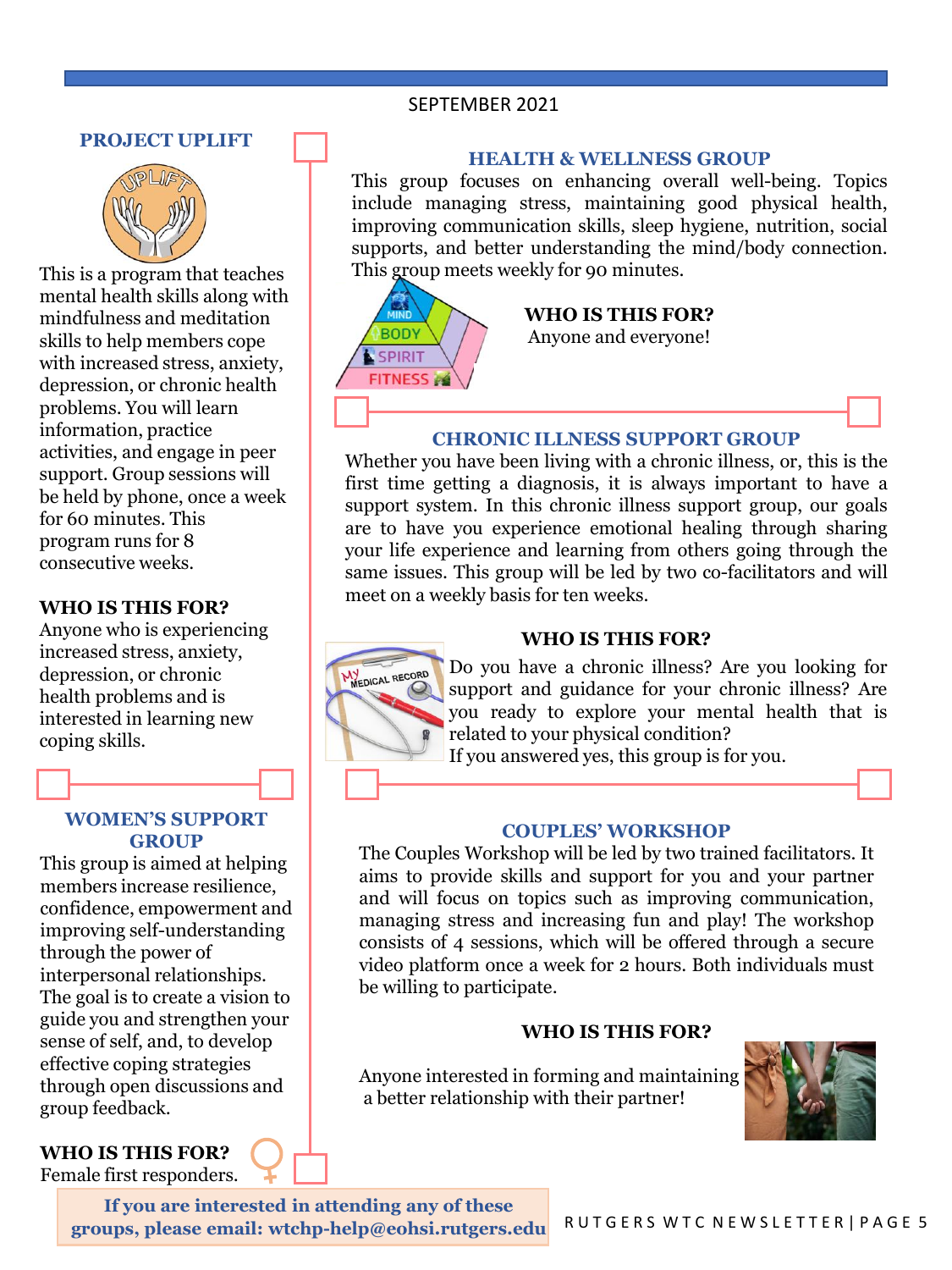### **MEDITATION**

Meditation is considered a type of mind-body complementary medicine. Meditation can produce a deep state of relaxation and a tranquil mind. During meditation, you focus your attention and eliminate the stream of jumbled thoughts that may be crowding your mind and causing stress. This process may result in enhanced physical and emotional well-being. Meditation can help carry you more calmly through your day and may help you manage symptoms of certain medical conditions. This group is ongoing, so it is not mandatory to attend every session.

### **INSTRUCTOR BIO**

*Joseph Caputo (Duhk Song Sunim ) is a seasoned Zen Monk ,director of Soshimsa Zen Centers 1000 Hands Outreach Program and a participating active member of the WTC Health Program. He is currently teaching weekly Zen, Mindfulness, and Relaxation methods of meditation at WTC Health Program. The program trains its participant to utilize these meditation techniques as tools for health and overall well-being of mind, body, and spirit.*

*Duhk Song Sunim has been actively teaching meditation and Healing Arts throughout New Jersey for over a decade. He favors a practical approach to teaching with emphasis on experience over academic knowledge. By making his instructions easily understood, class participants are able immediately begin to benefit from their newly gained knowledge.*



### **QI GONG**

Qigong (pronounced "CHI- GUNG") is the healing power of the combination of breath awareness, body alignment, meditative movements and selfmassage. In qigong practices, we move the body's energy (Qi or chi) and replace stagnant Qi with coordination of breath with the movements and intent. These practices have been proven to improve medical, emotional and spiritual health. In Chinese philosophy, it's considered a method of building and balancing life energy through exercise. This is a weekly class available to anyone at any time!

### **INSTRUCTOR BIO**

*Bob Lavin is a Retired firefighter from the Elizabeth, NJ Fire Department. He is a cancer survivor and patient of WTC Health at Rutgers*

*Having been diagnosed with PTSD from a lifetime of personal trauma, Bob was drawn to Qi Gong for therapy. He received so many blessings from qigong practice for the past 7 years and is inspired to give back through sharing his practice with others. He became an IIQTC certified Integral Qigong Practice Leader in April of 2019.*



**If you are interested in attending any of these groups, please email: wtchp-help@eohsi.rutgers.edu**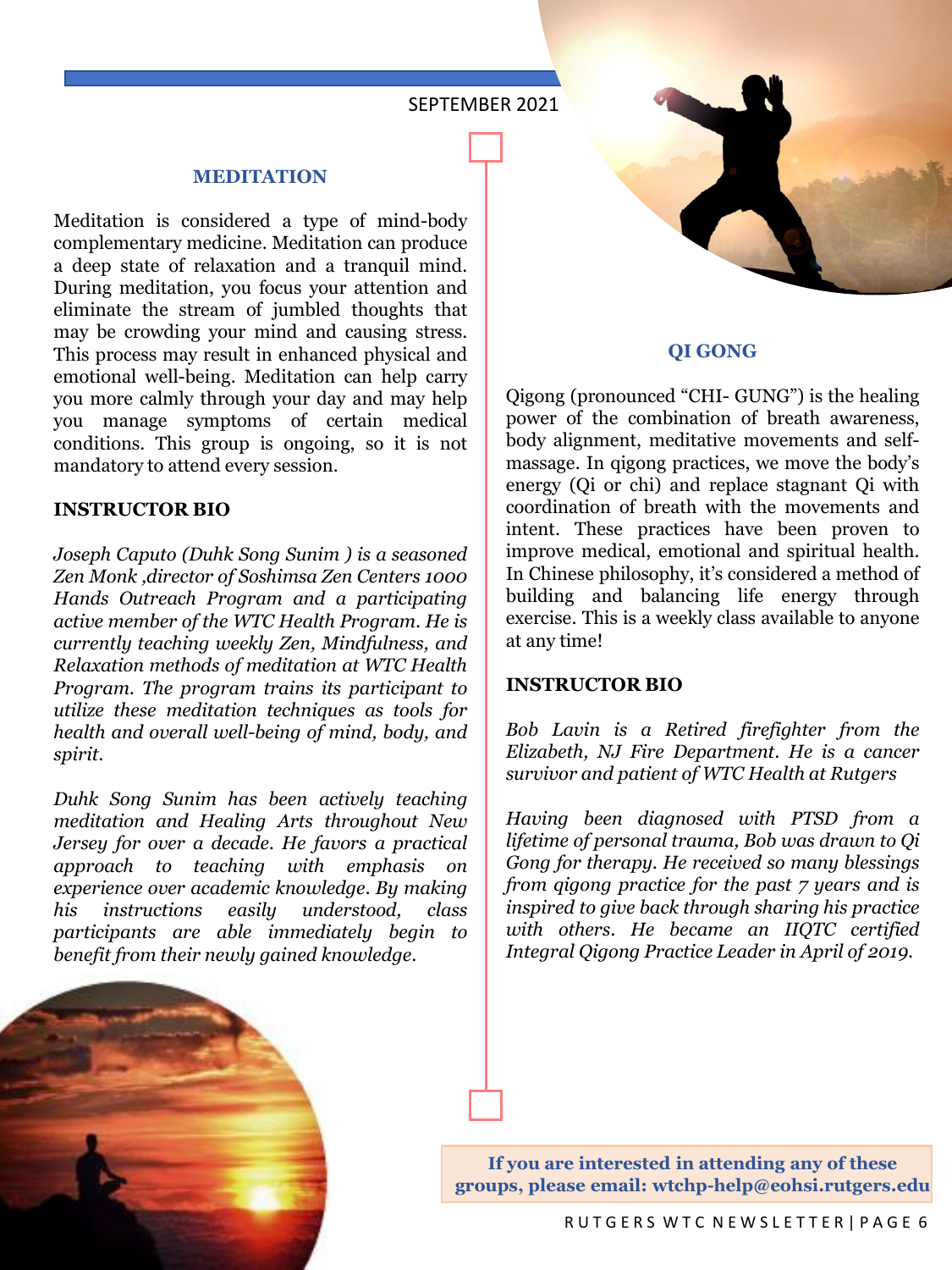### *Risk Factors for Mental Health Conditions Among World Trade Center Law Enforcement Responders*

Twenty years ago, the lives of Americans were forever changed when planes crashed into the World Trade Center (WTC), the Pentagon and Shanksville, PA. On September 11, 2001, and the ensuing months, law enforcement personnel assisted in the rescue and recovery efforts following the attacks. For many of the individuals who were exposed to the 9/11 events, their physical and mental health were impacted during these efforts. As a result, the WTC Health Program was established to provide health services to these individuals. Under the WTC Health Program, the WTC General Responders Cohort was established to provide health services for general responders who assisted in the rescue and recovery efforts. Included in these general responders are law enforcement responders.

In the years following the attacks, law enforcement responders were exhibiting symptoms of multiple mental health conditions related to the WTC attacks including post-traumatic stress disorder (PTSD), depression, anxiety, and alcohol use disorder. Although it has been twenty years, these conditions are continuing to impact the lives of these law enforcement responders today; therefore, it is crucial that we are able to recognize who among this group is most at risk for developing a mental health condition and ensuring that these responders have access to and are utilizing the mental health services needed to address these conditions.

Recently, an analysis was conducted on data collected from WTC law enforcement responders enrolled in the WTC Health Program who attended an initial visit at the Rutgers Clinical Center of Excellence. The purpose of this analysis was to identify any participant characteristics that were potentially associated with screening positive for a mental health condition and receiving a mental health services referral.

It was found that having a diagnosis of a mental health condition prior to 9/11 significantly increased the odds of a WTC law enforcement responder screening positive for a mental health condition and receiving a mental health services referral during their initial visit to the clinic. This indicates that among WTC law enforcement personnel, having a mental health condition prior to 9/11 is a potential risk factor for a future mental health condition diagnosis.

Although it has been twenty years since the 9/11 attacks, the mental health of WTC law enforcement responders is still being impacted today. As time passes and potential risk factors change, it is important that we continue to identify these risk factors and address the needs of WTC law enforcement responders by providing access to necessary health care services and ensuring that these services are being utilized.

### *Samantha Metlitz, MPH*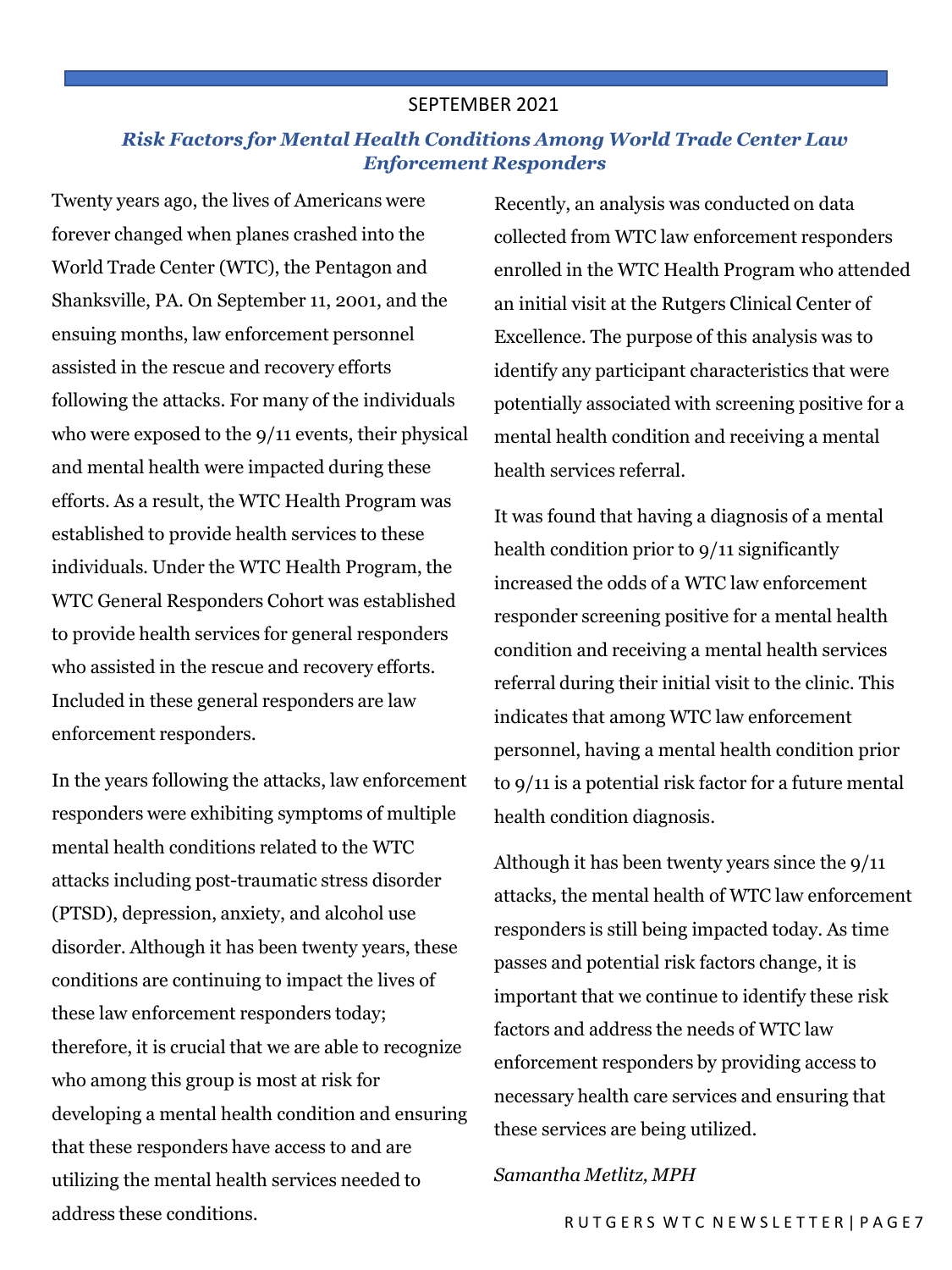# *UPCOMING 9/11 EVENTS IN THE NYC AREA*

### **NATIONAL SEPTEMBER 11 MEMORIAL & MUSEUM**

The heart of the mission of the **National September 11 Memorial & Museum** remains the annual commemoration ceremony. Family members of 9/11 victims will gather on the Memorial plaza to read aloud the names of those killed in the 9/11 attacks and in the 1993 World Trade Center bombing.

The National September 11 Memorial & Museum will soon lead the nation, and the world, as we mark the passage of two decades since the day that changed our lives forever.

The focus of our commemoration will be the reading of the names by family members inperson. Throughout the ceremony, the 9/11 Memorial & Museum will observe six moments of silence, acknowledging when each of the World Trade Center towers was struck and fell and the times corresponding to the attack on the Pentagon and the crash of Flight 93.

The program will commence at 8:30 a.m., and the first moment of silence will be observed at 8:46 a.m. The 9/11 Memorial & Museum will encourage houses of worship to toll their bells at that time. The ceremony will be exclusively for 9/11 family members. Access to the Memorial will begin at 7:00 a.m. on the anniversary, and the commemoration is expected to conclude at approximately 1:00 p.m. *[https://www.911memorial.org/](about:blank)*

### **TRIBUTE IN LIGHT RETURNS SEPTEMBER 11, 2021, TO RISE INTO THE NEW YORK CITY SKY**

In remembrance of the many lives lost on September 11, 2001, the Tribute in Light will shine into the skies above the city this year 20 years after that fateful day. The twin beams can be seen for miles and miles from its epicenter in lower Manhattan. They will light up beginning at sunset and fade away the next morning at dawn.

As has been the case in years past, the 9/11 memorial will be closed during the earlier part of the day for the Commemoration Ceremony which will not be open to the public. It will reopen for everyone beginning at 3:00 pm and will close again at midnight.

Keep in mind that the lights do not emanate from a location accessible to the public. You merely need to have an unobstructed view of the skies over lower Manhattan to be able to see them.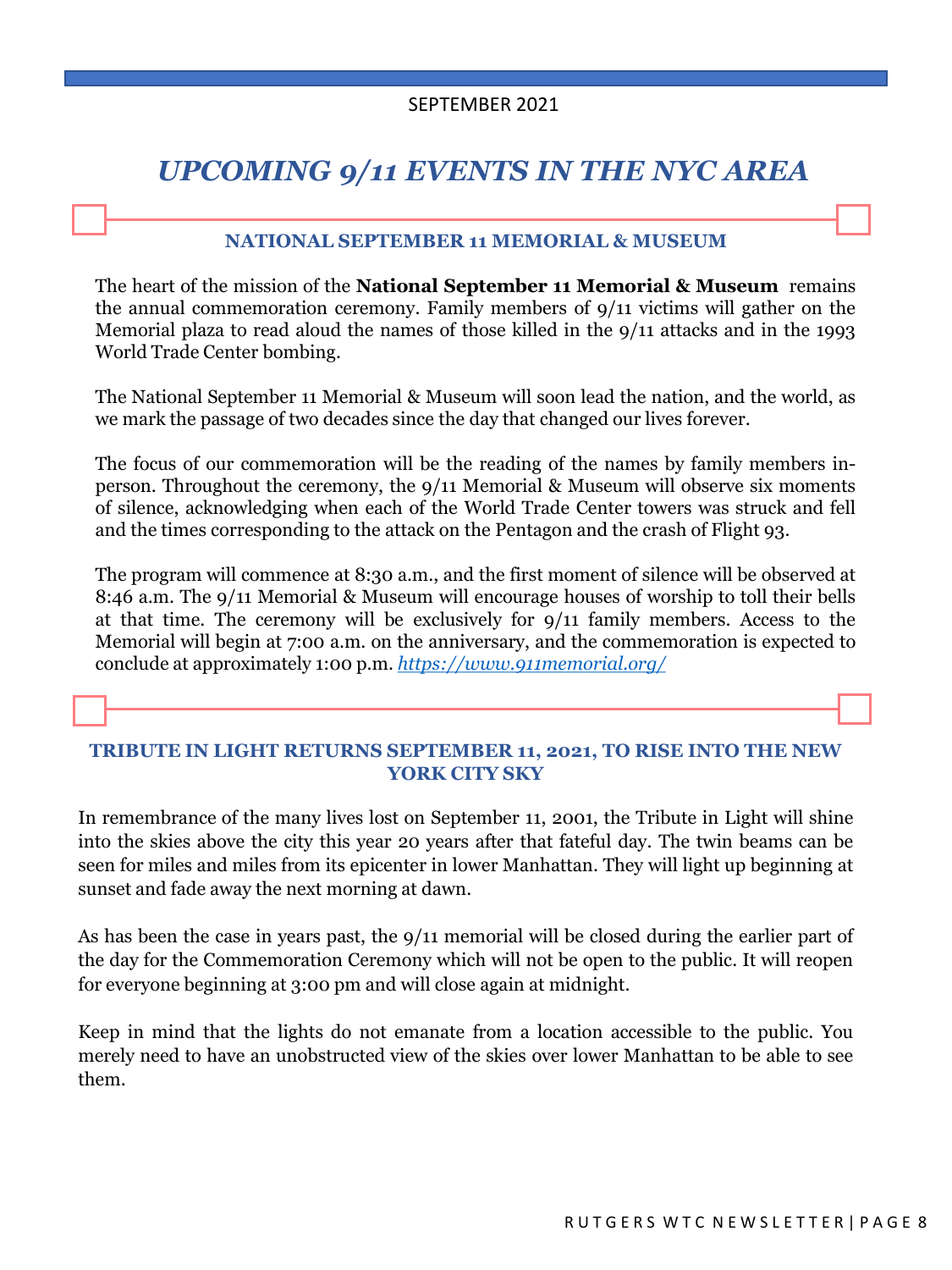# *UPCOMING 9/11 EVENTS IN THE NYC AREA*

### **COURTESY OF THE 9/11 MEMORIAL MUSEUM'S RECENT NEWSLETTER:**

"As an extension of Tribute in Light, for the 20th anniversary of the September 11, 2001, attacks, the 9/11 Memorial & Museum has once again partnered with NYC & Company and buildings throughout the city to light up their facades and rooftops in sky blue. "Tribute in Lights" is a unique, but simple gesture of collective remembrance that will illuminate the city on the evening of the anniversary.

Current participants include New York City Hall, the Empire State Building, Bloomberg, L.P., the Perelman Performing Arts Center, the Times Square Ball and more. For a complete list of all those participating in the Tribute in Lights, please visit [www.911memorial.org/tributeinlight.](about:blank)"

The twin lights represent the original Twin Towers. Each Beam is comprised of 88 refrigerator-sized 7,000-watt xenon searchlights positioned in two 48-foot squares that echo the shape and orientation of the twin towers.

### **2021 5K RUN & WALK - NEW YORK CITY, NY - CAMPAIGN (T2T.ORG)**

Sept 26 9:30am-2pm – 1 Beard Street Brooklyn – Run. Walk. Honor.

The Tunnel to Towers 5K Run & Walk in New York is held, each year, on the last Sunday of September. (Sept 26, 2021) What began with 1,500 people in 2002 is now considered by many to be one of the top 5K runs in America.

The event symbolizes Stephen Siller's final footsteps from the foot of the Battery Tunnel to the Twin Towers and pays homage to the 343 FDNY firefighters, 71 law enforcement officers, and thousands of civilians who lost their lives on September 11, 2001.

Proceeds from the event support the Foundation's programs, including those benefitting first responders, and catastrophically injured service members. "While we have time, Let us do Good".